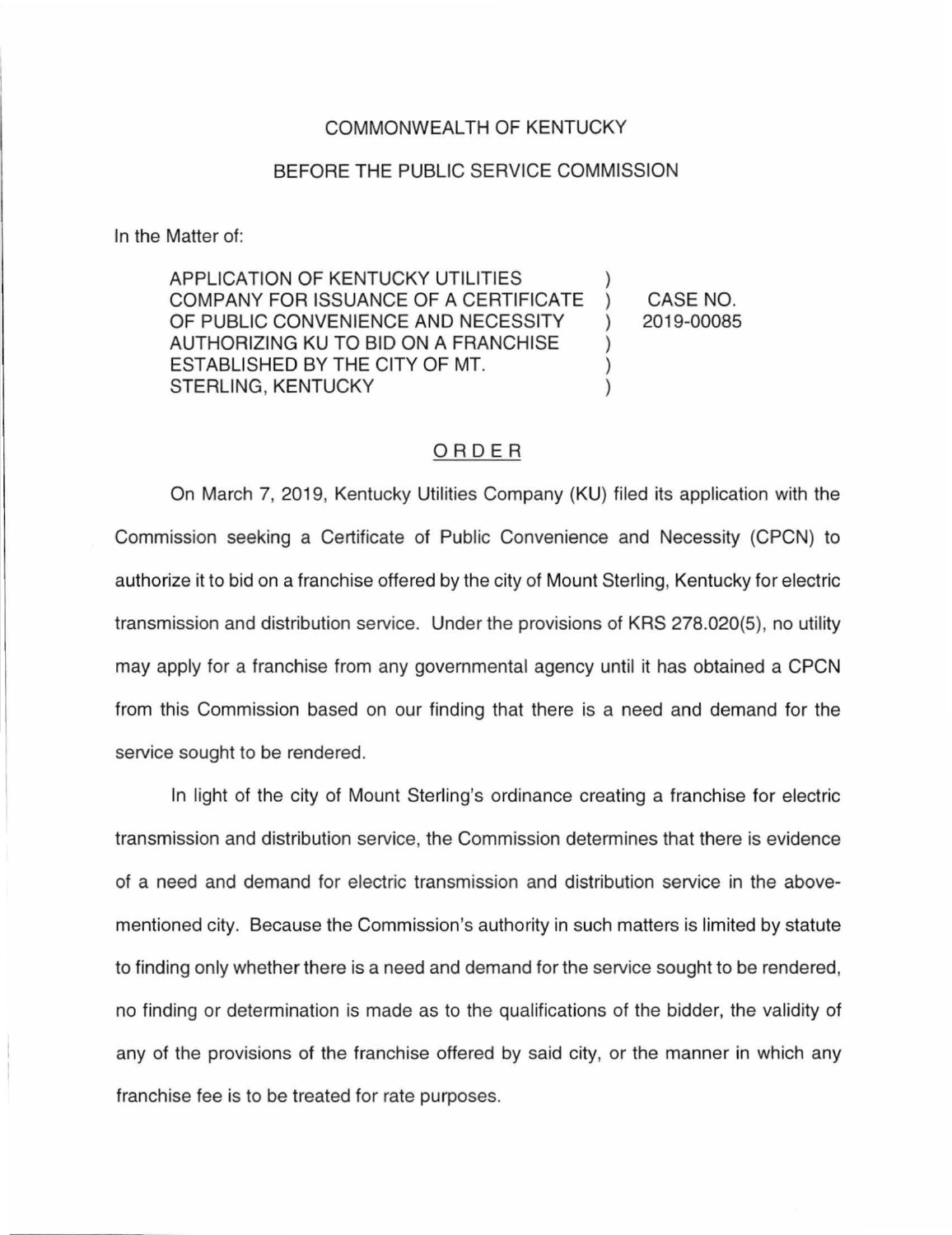IT IS THEREFORE ORDERED that:

1. KU is granted a CPCN that authorizes it to bid on a franchise offered by the city of Mount Sterling, Kentucky for electric transmission and distribution service.

2. If KU is not the successful bidder, KU shall, within ten days of the award of the franchise at issue, file with the Commission a written notice stating that KU was not the successful bidder.

3. If KU is the successful bidder, KU shall, within ten days of the award of the franchise at issue, file with the Commission a copy of the executed franchise agreement and a statement disclosing the amount of the initial franchise fee.

4. If KU is the successful bidder, KU shall, within ten days of an increase or decrease in the amount of the initial franchise fee set forth in the franchise agreement, file with the Commission documentation setting forth the revised fee.

5. Any documents filed pursuant to ordering paragraphs 2, 3, or 4 of this Order shall reference the number of this case and shall be electronically submitted via the Commission's electronic Tariff Filing System.

6. This Order shall not be construed as granting a CPCN to construct utility facilities in the said city.

7. This case is hereby closed and will be removed from the Commission's docket.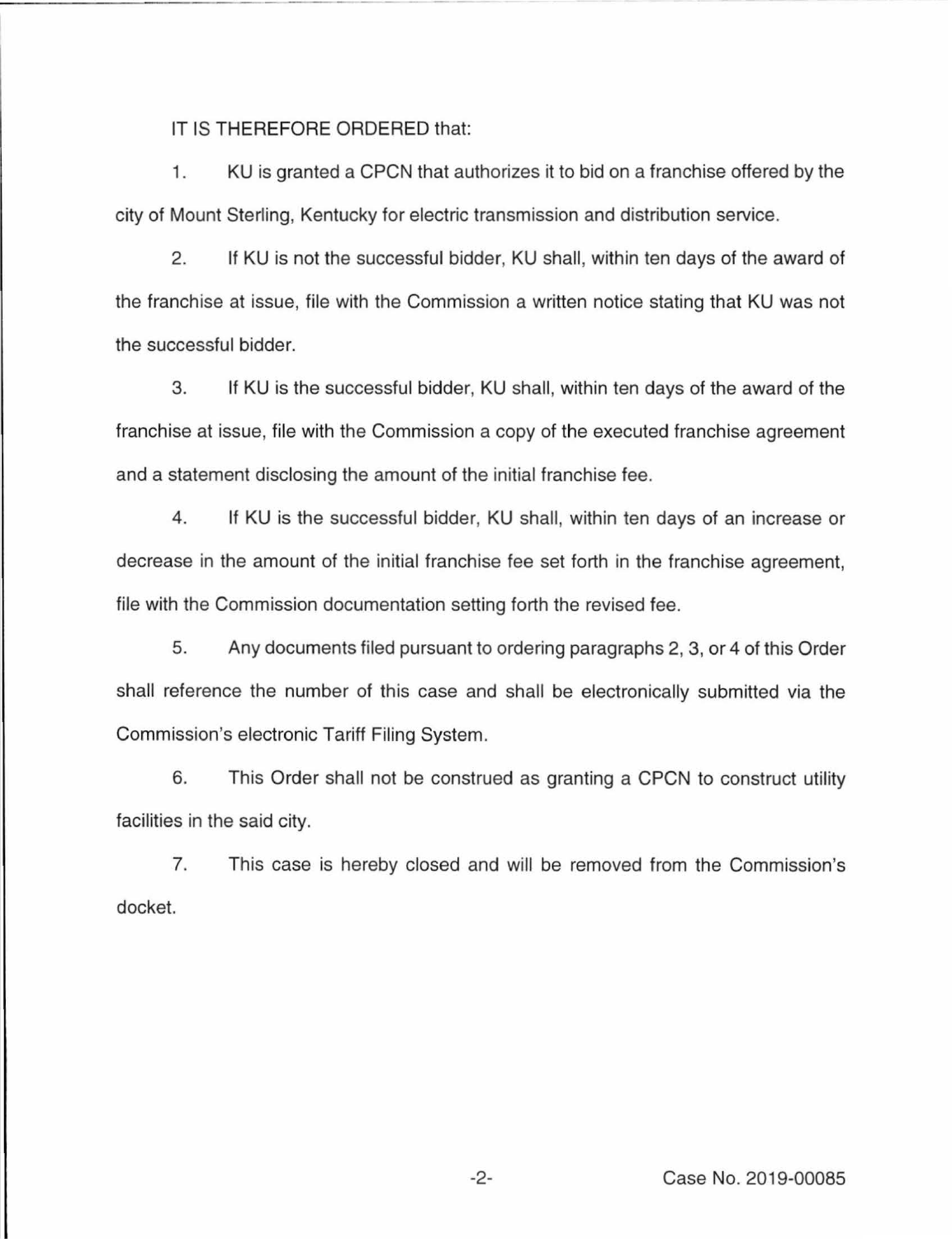By the Commission

| <b>ENTERED</b>                                      |  |
|-----------------------------------------------------|--|
| MAR 19 2019                                         |  |
| <b>KENTUCKY PUBLIC</b><br><b>SERVICE COMMISSION</b> |  |

ATTEST:

Were R. Punso

Case No. 2019-00085